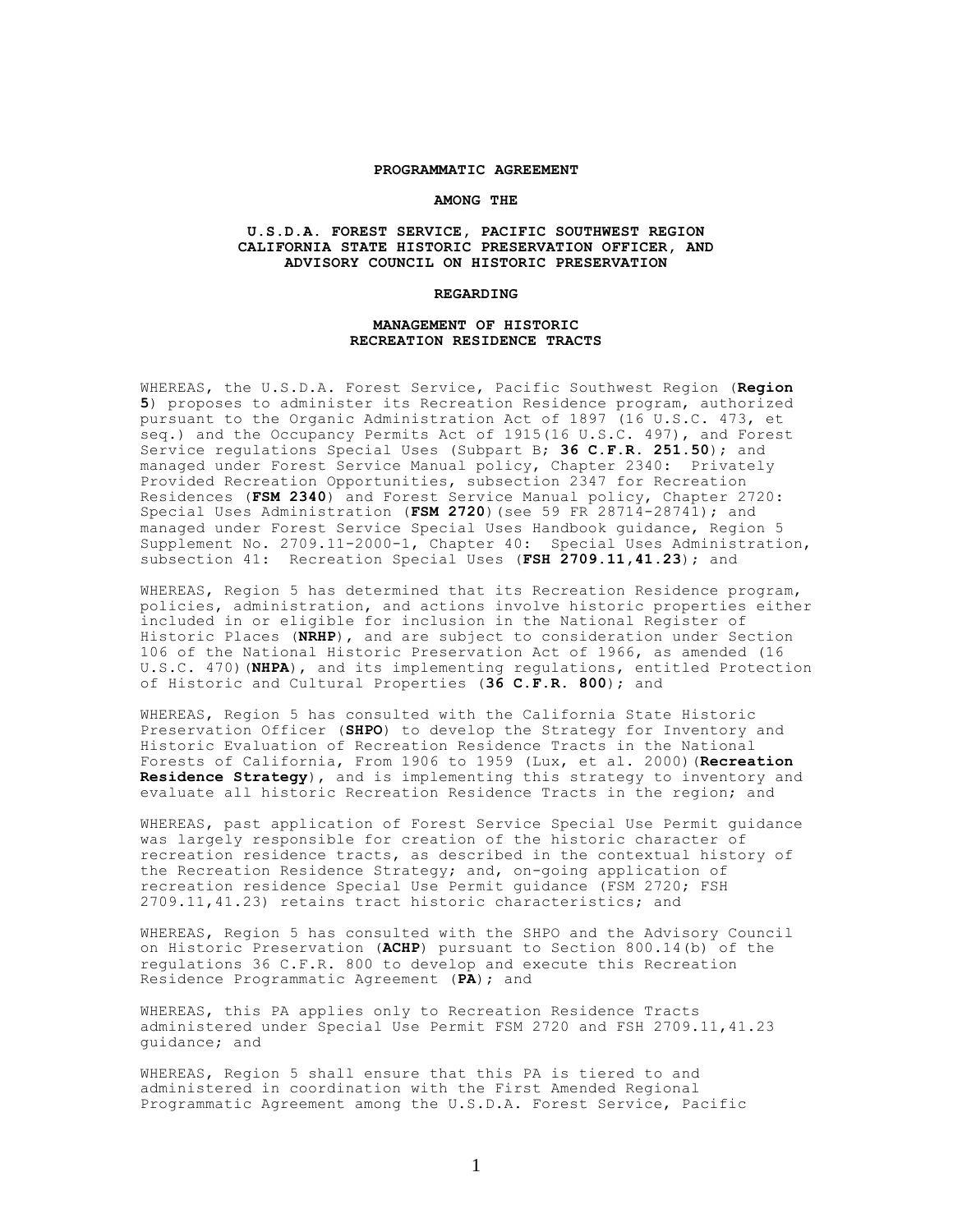Southwest Region, California State Historic Preservation Officer, and Advisory Council on Historic Preservation Regarding the Process for Compliance with Section 106 of the National Historic Preservation Act for Undertakings on the National Forests of the Pacific Southwest Region (**Regional PA**), with the Programmatic Agreement among the U.S.D.A. Forest Service, Pacific Southwest Region, California State Historic Preservation Officer, and Advisory Council on Historic Preservation Regarding the Identification, Evaluation and Treatment of Historic Properties Managed by the National Forests of the Sierra Nevada, California (**Sierra PA**), or with any successor programmatic agreements thereto;

NOW, THEREFORE, Region 5, the SHPO, and the ACHP agree that the Recreation Residence program shall be administered in accordance with the following stipulations to satisfy Region 5's Section 106 responsibilities for all individual undertakings of the program.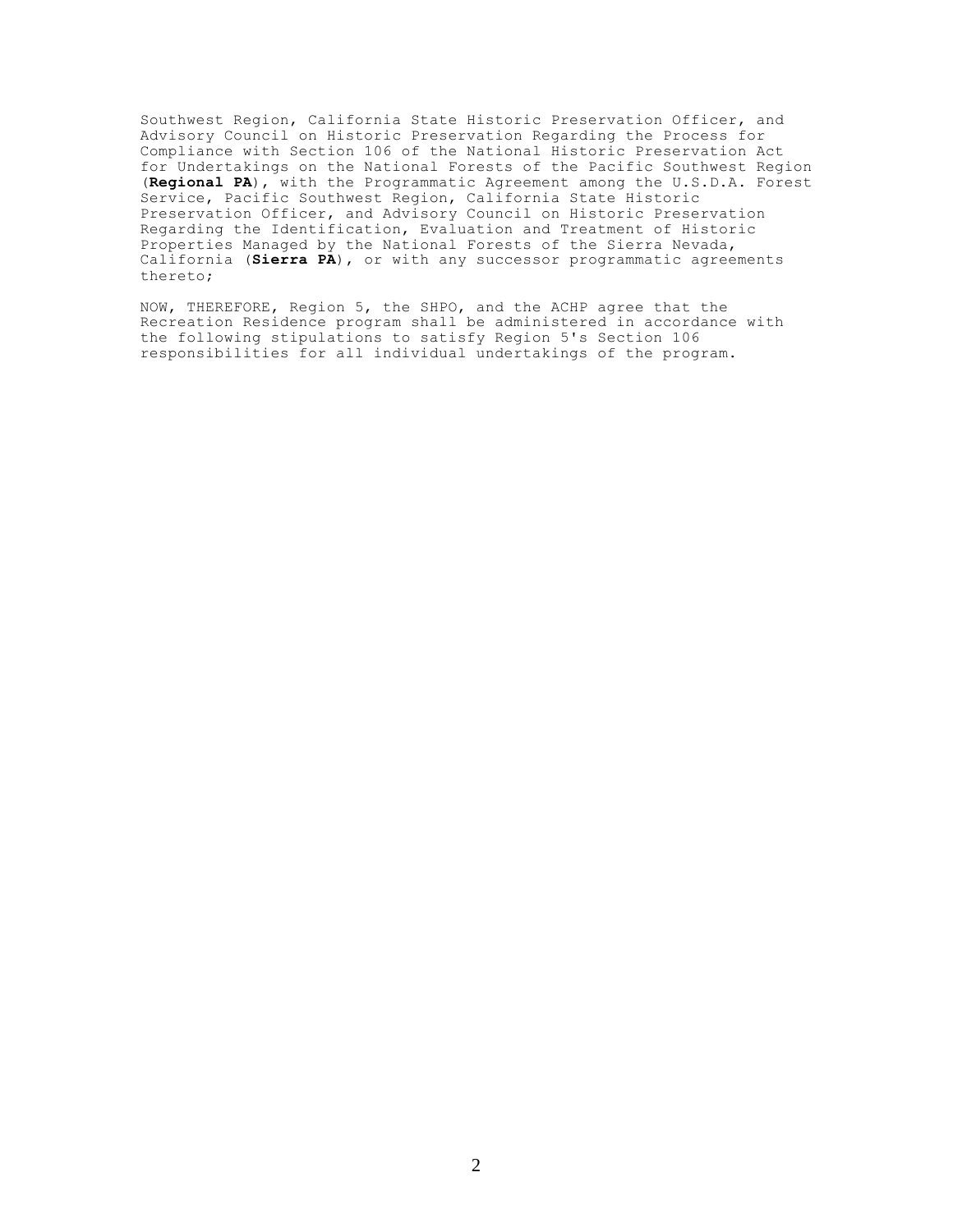#### **STIPULATIONS**

Region 5 shall ensure that the following measures are implemented:

## **I. DEFINITIONS**

The following definitions, and those included in 36 C.F.R. 800*.*16, apply to this PA:

A. *Authorized Officer* is any Forest Service employee who has been delegated the authority to administer Special Use responsibilities, pursuant to 36 C.F.R. 251.51; the Authorized Officer for Recreation Residence Special Use Permits is either the District Ranger or the Forest Supervisor.

B. *Exempt Undertaking* is an undertaking that is exempt from further review or consultation under the Regional or Sierra PAs, and 36 C.F.R. 800, as specified pursuant to Stipulation III, Undertakings Under This PA, and specifically listed in Appendix A.

C. *Heritage Program Leader* (**HPL**) is the position on each National Forest (**Forest**) in Region 5 that is responsible for: directing, planning, and administering the Forest's Heritage Program; providing professional and technical advice to the Forest Leadership Team; directing the Heritage Program internally, and with external agencies, organizations, and the public; and planning and developing the Forest's heritage resource inventory, evaluation, management, and enhancement program. The HPL, and any person delegated the responsibilities of the HPL, shall operate at least at the journeyman level, and shall meet the professional standards established for either archaeologist or historian, as outlined in 36 C.F.R. 296.8 or in the Secretary of the Interior's Standards and Guidelines for Professional Qualifications (48 FR 44738-44739).

D. *Historic Property* is:

1. any prehistoric or historic district, site, building, structure, or object, and its associated artifacts, remains, features, settings, and records, that is either listed in or determined eligible for inclusion in the NRHP; or

2. any feature that contributes to district NRHP eligibility; or

3. any property, and its features, not yet evaluated to determine whether it is eligible for the NRHP, but that, for the purposes of this PA, may be assumed by Region 5 or a Forest to be NRHP eligible.

E. *Maintenance* is the act of keeping a facility or improvement in an ordinary, efficient, operating condition, including preventive up-keep, normal repair, and activity needed to preserve the facility; maintenance is an undertaking pursuant to the NHPA. Four types of maintenance undertakings are covered under this PA:

1. *Screened Maintenance* includes the classes of undertakings listed in Section I of Appendix A which must be screened by the HPL for their potential to affect historic properties, and must be approved by the Special Use Administrator and authorized by the Authorizing Officer (see Stipulation III.A.1, and Section I of Appendix A).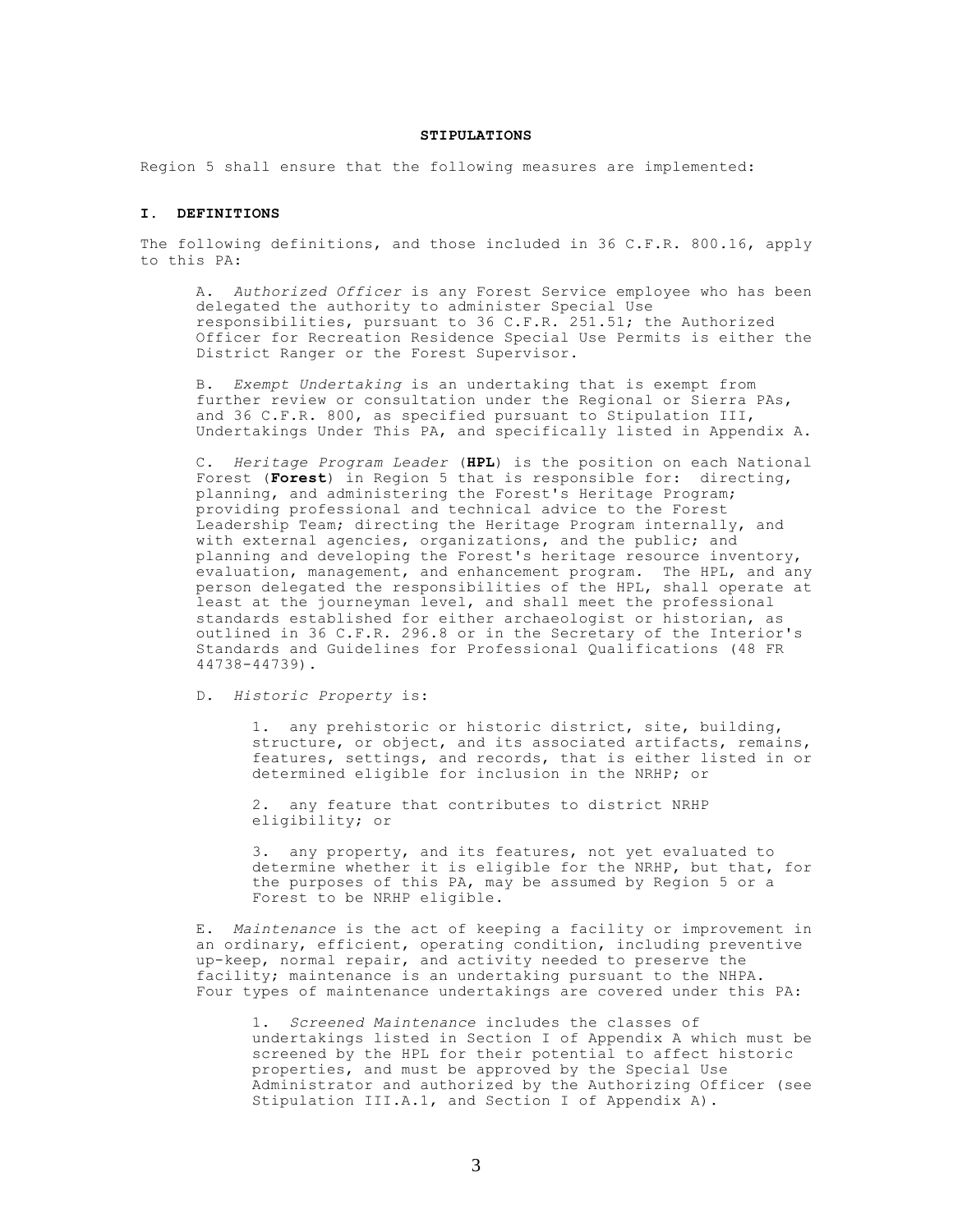2. *Special Use Administrator Approved Maintenance* includes the classes of undertakings listed in Section II of Appendix A that must be approved by Special Use Administrators and authorized by the Authorizing Officer for the Forest Service. These undertakings are not screened by HPLs; they have little potential to affect historic properties so long as they are carried out pursuant to the guidance in Section II of Appendix A (see Stipulation III.A.2).

3. *Interior Maintenance* involves repairs or changes to Recreation Residence interior characteristics that are not visible from the exterior (see Stipulation III.A.3, and Section III of Appendix A). Interior maintenance undertakings have little to no potential to affect historic properties.

4. *Minor Maintenance* involves repairs in-kind with identical or carefully matched materials, or inconspicuous installations where there are no visible effects to external historic characteristics, and no structural changes to the resource (see FSH 2709.11,41.23g,.1a; Stipulation III.A.4; and Section IV of Appendix A). Minor Maintenance undertakings have little to no potential to affect historic properties, so long as they are carried out pursuant to the guidance in Section IV of Appendix A.

F. *Off-lot Improvement* is any improvement or facility authorized to a Recreation Residence SUP holder that extends off the permittee's Recreation Residence Lot (e.g., a permittee's water system), or to a Recreation Residence association or group of Recreation Residence Tract permittees that extends outside the boundaries of the surveyed Recreation Residence Tract (e.g., a tract water system or dock), consistent with FSH 2709.11,41.23g.

G. *Permittee* or holder is the individual or group that has been issued a Special Use Authorization (**SUA**) or Special Use Permit (**SUP**), pursuant to 36 C.F.R. 251.50, to occupy and use National Forest System lands.

H. *Primary Facade* is that view of the recreation residence which provides the most important architectural presentation of the structure. Sometimes called the principle elevation, it can be the most decorated facade, the facade providing the most living activity, or the best view of the structure. It can be, but is not necessarily, the entry to the building. If the structure has no clear primary architectural focus, the Primary Facade is the view that is the most visible from a public perspective.

I. *Recreation Residence* is the single family dwelling of noncommercial use located on a Recreation Residence Lot. The Recreation Residence dwelling and its associated authorized facilities are privately owned structures permitted for occupancy and use on National Forest System lands.

J. *Recreation Residence Lot* is the lot with Recreation Residence dwelling, and storage structure or other authorized facilities under Recreation Residence Special Use Permit, pursuant to 36 C.F.R. 251.50, FSM 2340, and FSM 2720, for noncommercial, recreational use, located within an identified Recreation Residence Tract. The Recreation Residence Lot is National Forest System land.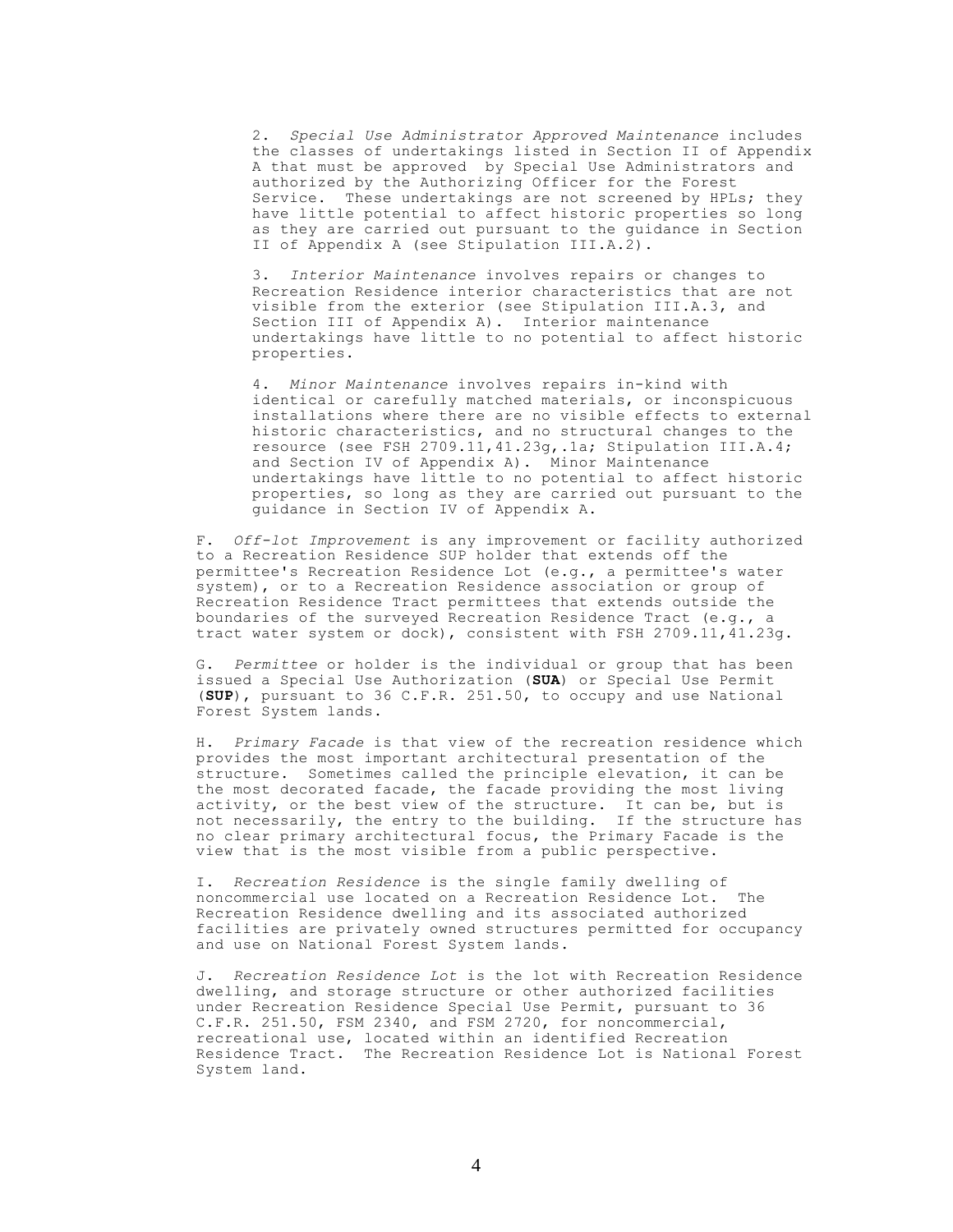K. *Recreation Residence Tract* is the Region 5 identified, surveyed, and plotted tract on National Forest System land for Recreation Residence, noncommercial use, managed pursuant to FSM 2340 and 2720. The tract is the property level for historic property surveys and evaluations.

L. *Special Use* is any occupancy or use of National Forest System lands, improvements, and resources authorized pursuant to 36 C.F.R. 251.50.

M. *Special Use Administrator* is the Forest Service staff employee who has been delegated the responsibility to administer the Recreation Residence Special Use program for the Authorized Officer.

N. *Special Use Authorization* is the authorization or permit under 36 C.F.R. 251.50 issued to the permittee or holder to occupy and use National Forest Systems lands (used synonymously with SUP, below).

O. *Special Use Permit* is the authorization under 36 C.F.R. 251.50 issued to the permittee or holder to occupy and use National Forest System lands; the SUP is issued to the permittee or holder for occupancy and use of the Recreation Residence dwelling and its associated authorized facilities located on the Recreation Residence Lot (used synonymously with SUA, above).

P. *Undertaking* is any project, activity, or program under the jurisdiction of the Forest Service, including those carried out by or on behalf of the agency, and those requiring a SUA, SUP, or Forest Service approval (see Section 301(7) of the NHPA or 36  $C.F.R. 800.16(y)$ .

### **II. INVENTORY AND NRHP EVALUATION OF RECREATION RESIDENCE TRACTS**

A. Region 5 shall inventory all properties within Recreation Residence Tracts. The Recreation Residence Strategy shall be used to conduct such inventory and NRHP evaluation.

B. The Region has more than 6,300 Recreation Residences permitted in 269 Recreation Residence Tracts. The Recreation Residence Strategy includes a priority list for accomplishing tract inventory and NRHP evaluation.

C. Under the Recreation Residence Strategy, Recreation Residence Tracts are treated as district properties, with individual lots and their structures and features contributing or not contributing to tract NRHP eligibility. The provisions of this PA apply to historic property Recreation Residence Tracts and to their contributing features, and to off-lot improvements specifically tied to recreation residence lots or tracts.

D. Archaeological resources within recreation residence tracts, and historic resources that are not part of the tracts themselves but that lie within recreation residence tracts, are being inventoried, but are not treated as part of Recreation Residence Tract districts. Such resources will be separately evaluated for NRHP eligibility.

E. Because interiors of privately owned Recreation Residences are not visible to the public, it is agreed, under the Recreation Residence Strategy (Lux, et al. 2000:96) and this PA, that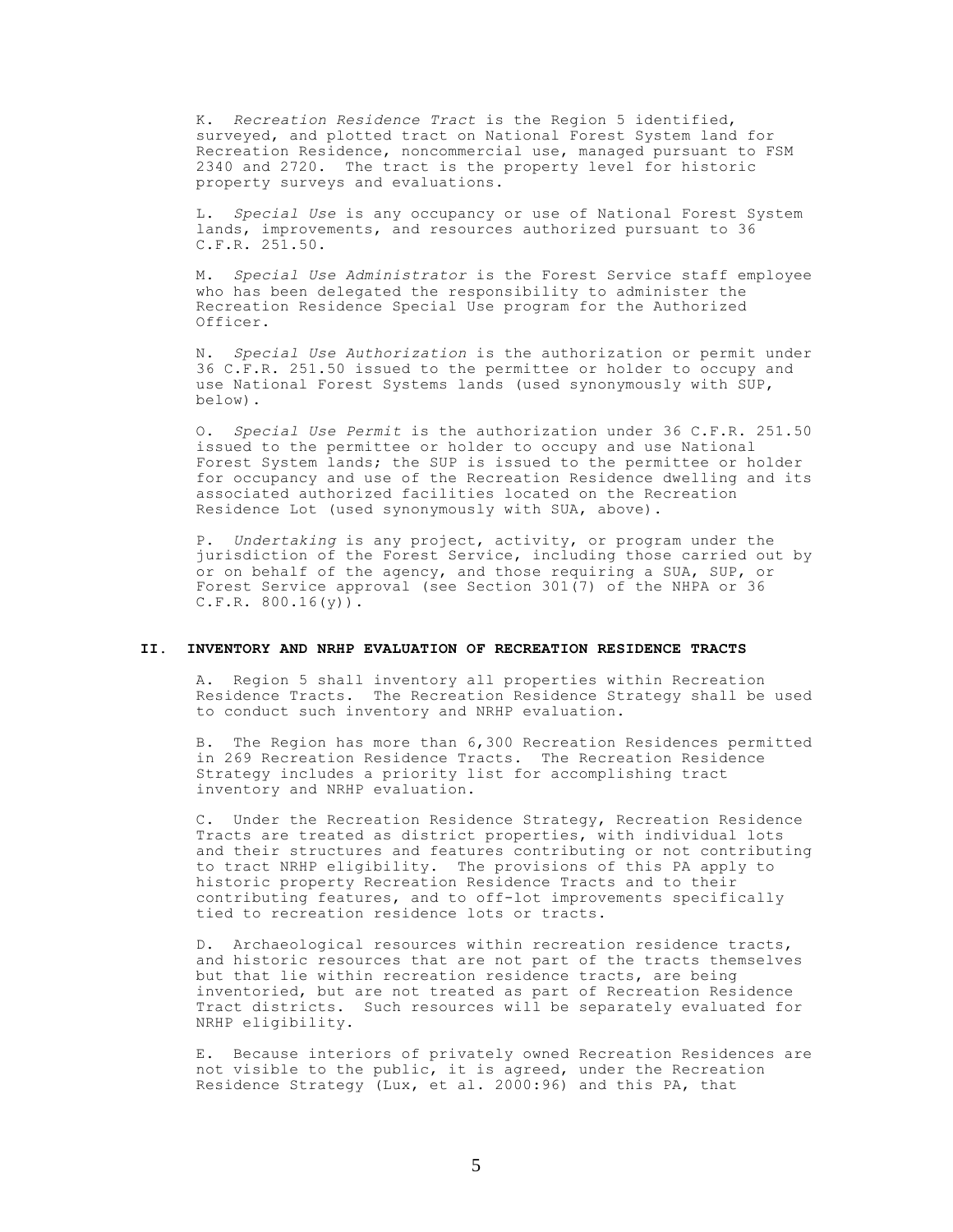interiors do not contribute to NRHP eligibility of Recreation Residence Tracts.

F. Region 5 may propose to revise the Recreation Residence Strategy at any time, in consultation with the SHPO. The signatories agree that any such revision shall not necessarily require either concurrent or subsequent amendment of this PA.

### **III. UNDERTAKINGS UNDER THIS PA**

A. Appendix A contains the list of undertakings that apply solely to recreation residence tracts and that are covered by this PA:

1. Screened Undertakings: Those classes of undertakings listed in Section I of Appendix A must be screened by the HPL for their potential to affect historic properties. Undertakings from Section I screened by the HPL as qualifying for exemption also require screening by the Special Use Administrator to ensure that they meet FSH 2709.11,41.23 and other special use guidance for Forest Service authorization. Screened undertakings from Section I in Appendix A are otherwise exempt from further consultation pursuant to this PA or 36 C.F.R. 800. Screened exemptions from Section I of Appendix A in this PA must be reported in the Forest annual report under the Regional or Sierra PAs.

2. Special Use Administrator Approved Undertakings: Those classes of undertakings listed in Section II of Appendix A must be approved by Special Use Administrators and authorized by the Authorizing Officer. However, they are not screened by HPLs, and they are otherwise exempt from further review or consultation pursuant to this PA, the Regional or Sierra PAs, or 36 C.F.R. 800. Using the definition of "effect" set forth in 36 C.F.R. 800.16(i), the signatories agree that these undertakings have little potential to affect historic properties so long as they are carried out pursuant to the guidance in Section II of Appendix A and FSH 2709.11,41.23.

3. Interior Undertakings: Changes to interior characteristics of recreation residences that are not visible from the exterior, as specified in Section III of Appendix A, are exempt from further consultation under this PA, the Regional or Sierra PA, or 36 C.F.R. 800. Using the definition of "effect" set forth in 36 C.F.R. 800.16(i), the signatories agree that these undertakings have little to no potential to affect historic properties. However, they may require other approvals, such as county permits, and must be checked with Special Use Administrators for such approvals.

4. Minor Maintenance Undertakings: Those classes of undertakings listed as Minor Maintenance in Section IV of Appendix A are exempt from further review or consultation under this PA, the Regional or Sierra PAs, or 36 C.F.R. 800. Using the definition of "effect" set forth in 36 C.F.R. 800.16(i), the signatories agree that these undertakings have little to no potential to affect historic properties, so long as they are carried out pursuant to the guidance in Section IV of Appendix A.

B. All other undertakings not specifically listed in Appendix A are not covered by this PA and require consultation pursuant to the Regional or Sierra PAs, or case-by-case consultation pursuant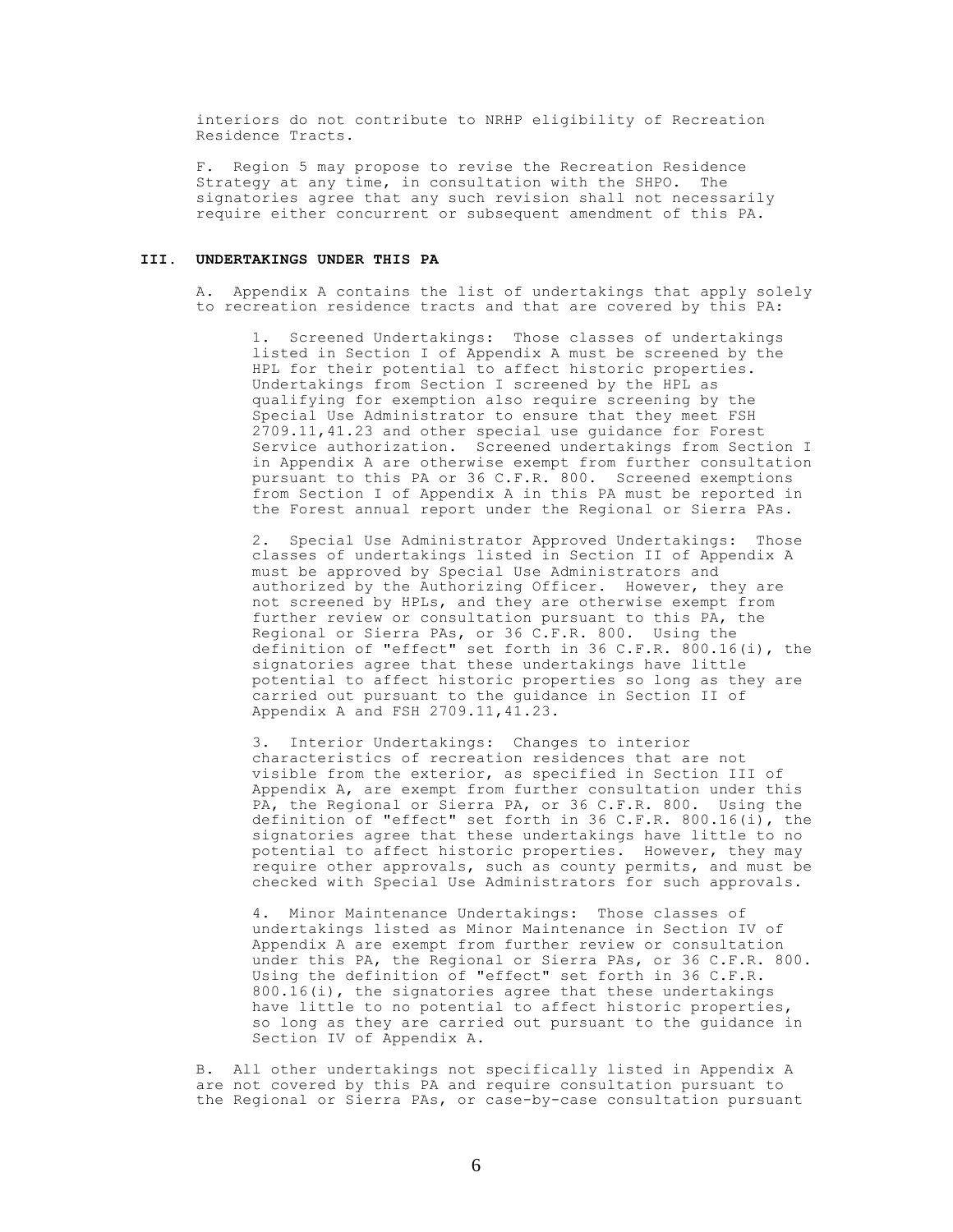to the provisions of 36 C.F.R. 800, as necessary. These include, but are not limited to, destruction or abandonment of recreation residences, and termination or revocation of permits. In all such cases, the Forest Service shall complete consultation prior to making decisions.

C. Exempt undertakings in Attachment A of the Regional PA and Attachment 4 of the Sierra PA apply to recreation residence tracts.

D. A Forest may submit an otherwise exempt undertaking to the SHPO for consultation under this PA, the Regional or Sierra PAs, or 36 C.F.R. 800.

E. Undertakings pursuant to this PA must conform to Forest Service Special Uses Handbook guidance, Region 5 Supplement No. 2709.11-2000-1, Chapter 40: Special Uses Administration, subsection 41: Recreation Special Uses (FSH 2709.11, 41.23), in addition to the historic guidelines specifically identified in Appendix A.

F. The locations of archaeological resources in inventoried tracts shall be reported by HPLs to Special Use Administrators to ensure appropriate screening of ground-disturbing and other undertakings that may affect such resources. Special Use Administrators may permanently maintain these locations in Recreation Special Use files, but shall keep them confidential pursuant to guidelines provided by the HPLs.

1. Ground-disturbing and other undertakings that have the potential to affect known archaeological resources in inventoried tracts shall be referred to and screened by HPLs for appropriate treatment or consultation. Any questions regarding potential effects to archaeological resources shall be referred to HPLs.

2. Ground-disturbing and other undertakings that have the potential to affect archaeological resources shall not be approved for uninventoried tracts without Regional PA, Sierra PA, or 36 C.F.R. 800 consultation, as determined by the HPL.

G. Permittees are encouraged, but are not required, to remove inappropriate noncontributing elements and materials, and replace them with appropriate elements and materials that match historic characteristics. Any such replacements are considered undertakings, and require approval pursuant to this PA, or consultation pursuant to the Regional or Sierra PAs or 36 C.F.R. 800, as appropriate.

### **IV. EMERGENCIES**

A. In the case of an emergency from a major disaster, such as forest fire or massive flood, the provisions of Stipulation VIII.B of the Regional PA or Stipulation IX of the Sierra PA may be invoked. The temporary, fully reversible measures of Stipulation IV.B, below, may also be used.

B. In the case of a minor emergency, such as damage from a fallen tree, temporary measures that are fully reversible (e.g., temporary use of tarps or plywood) may be used for emergency stabilization until provisions of this PA can be approved, or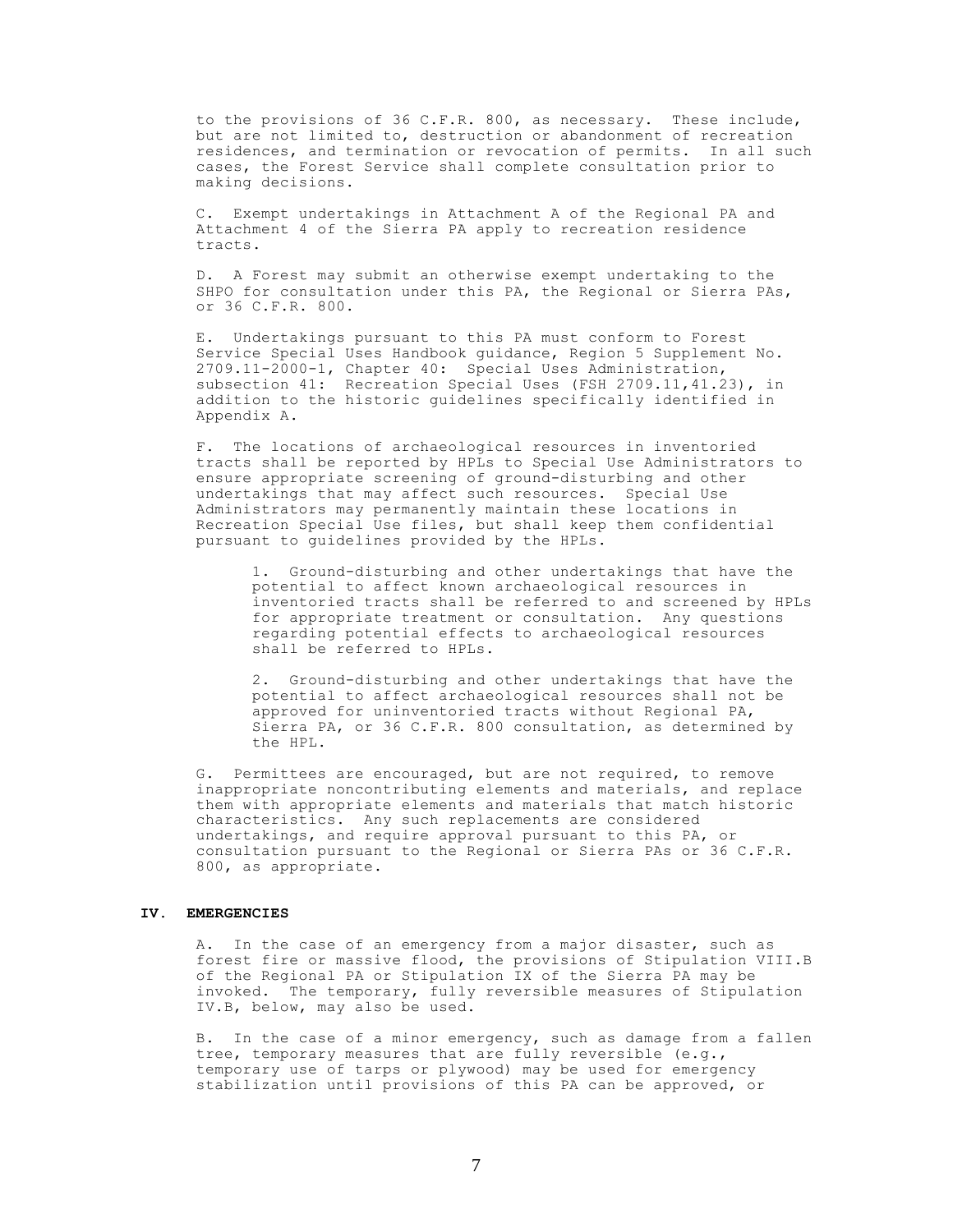until consultation can be completed pursuant to the Regional or Sierra PAs, or via 36 C.F.R. 800.

### **V. OPERATIONS AND MAINTENANCE PLAN**

The undertakings covered by this PA, as detailed in Appendix A, shall be incorporated into the Operations and Maintenance Plan for each SUP authorized within a historic property Recreation Residence Tract.

#### **VI. REPORTING**

A. Screened undertakings (Stipulation III.A.1; Appendix A.I) implemented on Forests in Region 5 pursuant to this PA shall be reported in Forest annual reports for the Regional or Sierra PAs, due March 1<sup>st</sup>, following each fiscal year.

B. Region 5's annual report for the Regional and Sierra PAs, due May  $1^{st}$ , following each fiscal year, shall include accounting of Forest activities pursuant to this PA, effectiveness of this PA, and recommendations for revisions or amendments related to this PA.

### **VII. REVISIONS TO APPENDIX A**

Exempt undertakings may be added to or deleted from Appendix A in the following manner:

A. Upon written recommendation by any signatory to this PA, the signatories shall consider adding other classes of undertakings to Appendix A. Appendix A may be revised to include such additional exemptions upon the written agreement of all the signatories.

B. Upon written recommendation by any signatory to this PA, the signatories shall consider removal of any class of undertakings from Appendix A. Appendix A may be revised to exclude the exemption upon written agreement of all the signatories.

#### **VIII. DISPUTE RESOLUTION**

A. If any of the signatories to this PA objects to any aspect of its implementation, Region 5 shall consult with the objecting party to resolve the objection. Region 5 shall establish a reasonable time frame for this consultation.

B. If the objection involves a particular Forest's undertaking, the Supervisor of that Forest shall consult with the signatories to resolve the objection. The Forest Supervisor shall establish a reasonable time frame for this consultation.

C. If consultation fails to resolve the objection within the reasonable time frame, Region 5 shall forward all documentation, including SHPO comments if any, relevant to the objection to the ACHP.

1. Within 60 calendar days after receipt of all pertinent documentation, the ACHP will either:

> a. provide Region 5 with recommendations, which Region 5 will take into account in reaching a final decision regarding the dispute; or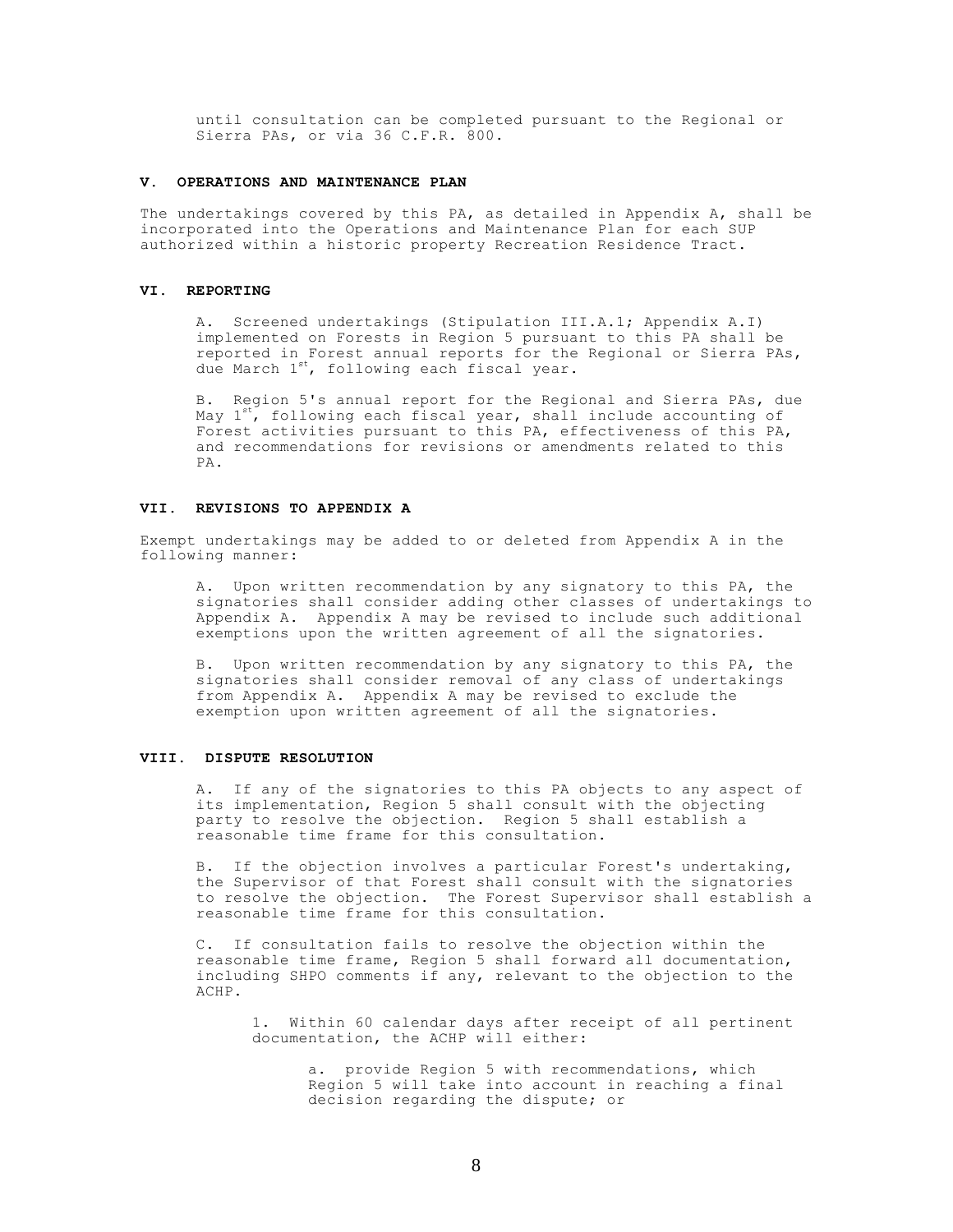b. notify Region 5 that it will comment pursuant to 36 C.F.R. 800, and proceed to comment.

2. Any ACHP comment provided in response to an objection shall be taken into account by Region 5 with reference to the subject of the dispute. Region 5's responsibility to carry out all actions under this PA that are not the subject of the dispute shall remain unchanged.

D. Appeal by a permittee of a Forest Service decision about any proposed undertaking covered by this PA shall be subject to the appeal regulations at 36 C.F.R. 251, Subpart C, Appeal of Decisions Relating to Occupancy and Use of National Forest System Lands.

## **IX. AMENDMENT AND TERMINATION OF THIS PA**

A. Any signatory to this PA may request it be amended; whereupon, the signatories shall consult to consider such amendment. Any amendment shall be executed in the same manner as the original PA.

B. Any signatory to this PA may terminate it by providing 60 days written notice to the other signatories, provided that the signatories consult during the period prior to termination to seek agreement on amendments or other actions that might avoid termination. In the event of termination, Region 5 shall comply with the Regional or Sierra PAs or with 36 C.F.R. 800 with regard to individual undertakings covered by this PA.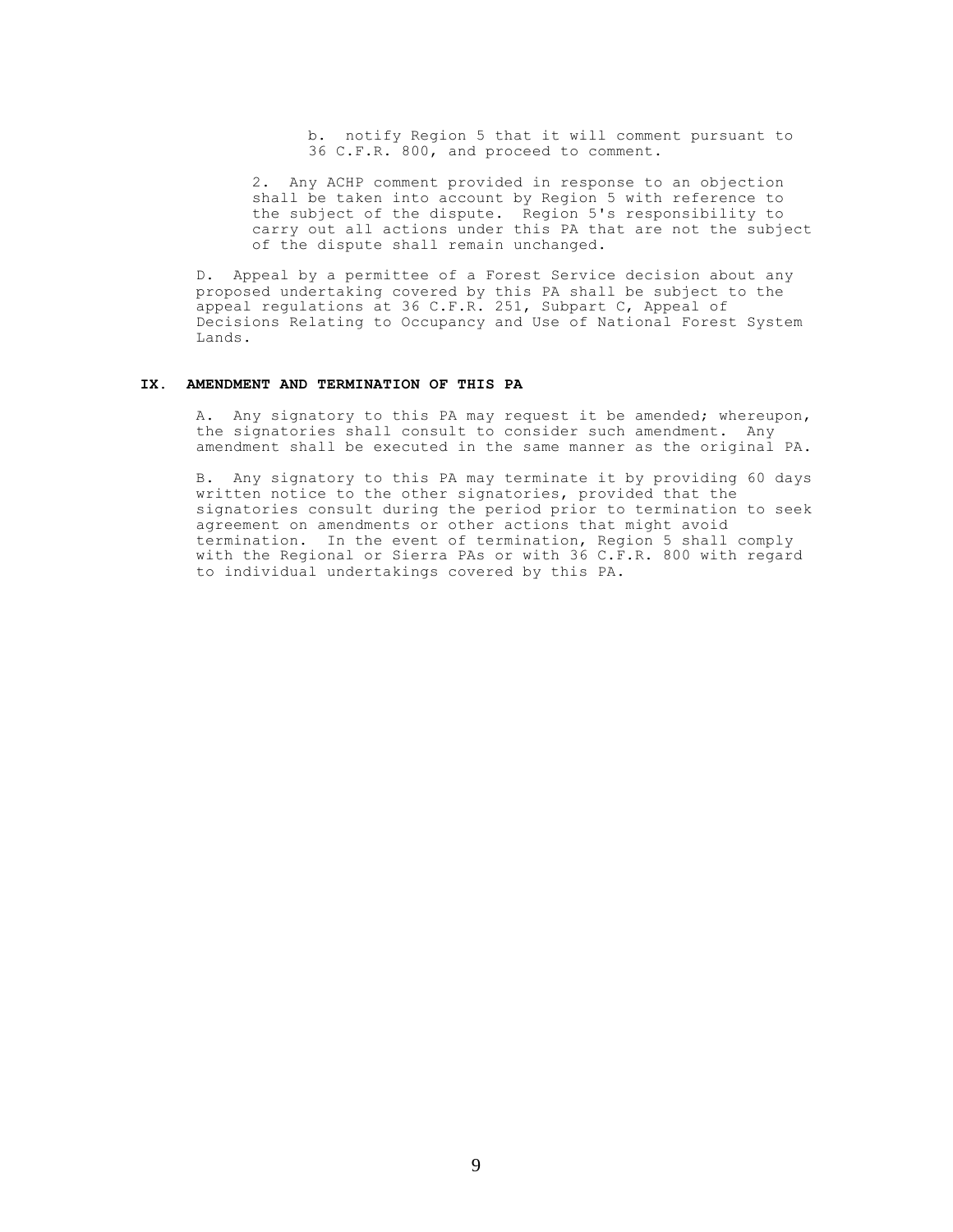Execution and implementation of this Recreation Residence PA evidence that Region 5 has afforded the ACHP the opportunity to comment on the management of historic recreation residence tracts in California and its effects on historic properties, and that Region 5 is taking into account the effects of such management on historic properties.

**U.S.D.A. Forest Service, Pacific Southwest Region**

/s/ Katherine Clement (for) Date: 02/15/02 . **JACK A. BLACKWELL Regional Forester**

**State of California, Office of Historic Preservation**

/s/ Knox Mellon Date: 2/26/02 ...

**DR. KNOX MELLON State Historic Preservation Officer**

**Advisory Council on Historic Preservation**

/s/ John M. Fowler Date: 3/20/02 .

**JOHN FOWLER Executive Director**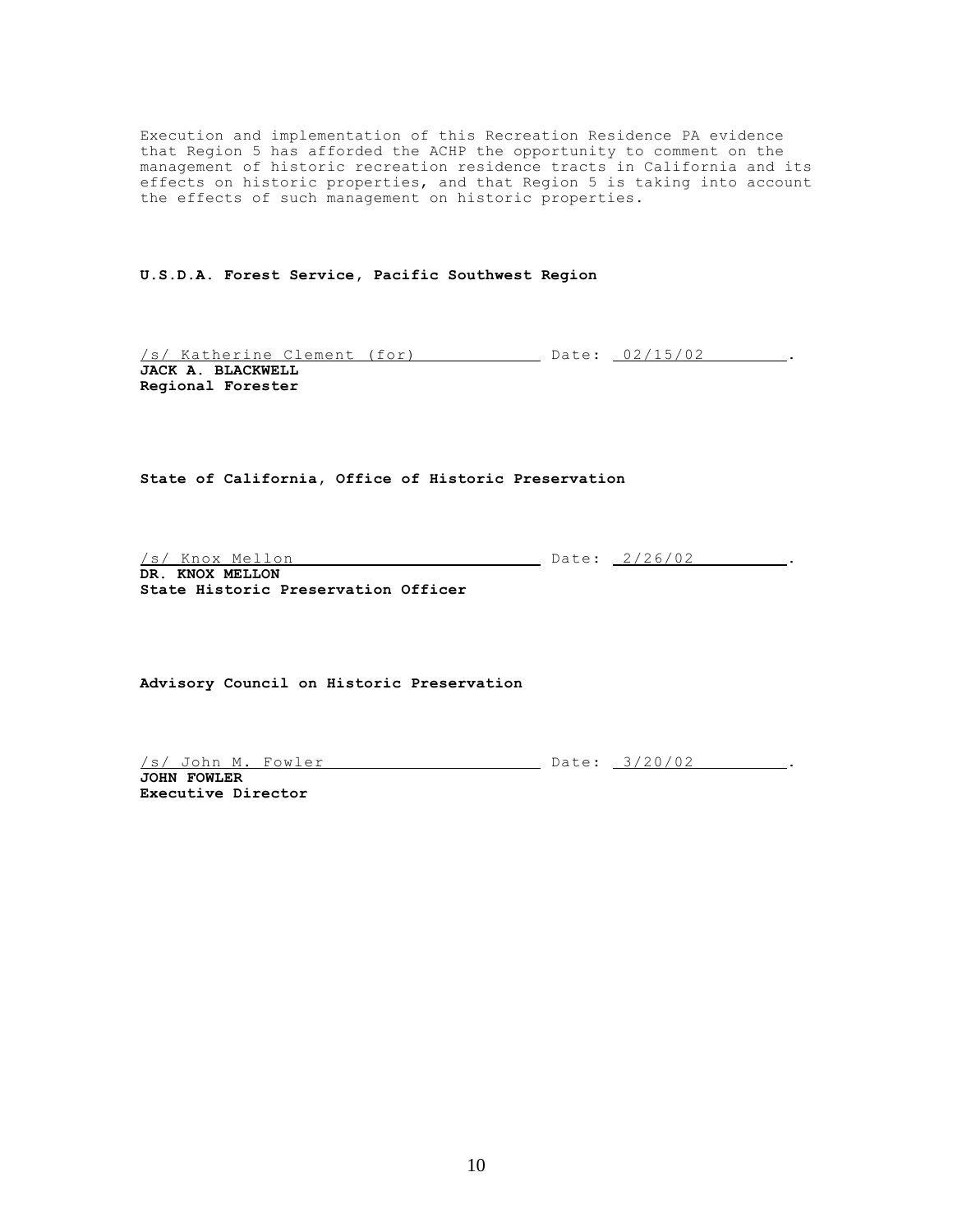#### **APPENDIX A**

### **Exempt Undertakings for Recreation Residences**

The following Exempt Undertakings apply only to Recreation Residences and Recreation Residence Tracts under the provisions of this PA.

### **I. Screened Undertakings:**

The following screened undertakings require HPL screening for historic characteristic compatibility. They may or may not be approved based on historic preservation needs. In addition, they require Special Use Administrator approval and Forest Service authorization. Screened undertakings are otherwise exempt from further review or consultation pursuant to this PA or 36 C.F.R. 800; but, they must be reported as screened exemptions in the annual report for the Regional or Sierra PAs.

1. Structural upgrades to meet building code or health and safety requirements that are visible but otherwise meet FSH 2709.11,41.23g guidance and the Secretary of the Interior's Standards and Guidelines for Rehabilitating Historic Buildings.

2. Installation of an accessible elevator when not visible from the primary facade, and where matching exterior historic fabric and character.

3. Minor addition (less than 9 square feet) for storage or installation of mechanical equipment (e.g., water heater or furnace) on building exterior, if the addition meets the Secretary of the Interior's Standards and Guidelines for Rehabilitating Historic Buildings, when not visible from the primary facade, and where matching surrounding exterior fabric and historic character.

4. Installation of light tubes and skylights, if they are not visible from the primary facade, if installation meets the Secretary of the Interior's Standards and Guidelines for Rehabilitating Historic Buildings, and if their installation is compatible with the historic materials and character of the recreation residence and the tract as a whole.

5. Addition, reconstruction, or remodeling (e.g., addition of dormers or a room, or updating a bathroom or kitchen) that substantially alters the exterior appearance of the cabin, if its plans are completed by a licensed architect or general contractor, as follows. The licensed architect or contractor must use the skills of a preservation engineer, historic architect, or architectural historian to develop the plans; must have experience in rehabilitation of historic buildings; and must apply the Secretary of the Interior's Standards and Guidelines for Rehabilitating Historic Buildings to development of the plans. The addition, reconstruction, or remodel must meet the guidelines in FSH 2709.11,41.23g 2b and/or 2c, and must be compatible with the historic character of the recreation residence and with the character of the tract as a whole. For example, if the recreation residence is a log cabin, the addition must be of log construction that matches the original fabric and overall building character.

6. Enlargement, addition, or removal of porches, decks, cornices, and stairs, when consistent with FSH 2709.11,41.23, 2d.. Any enlargement or addition shall be done in-kind to match historic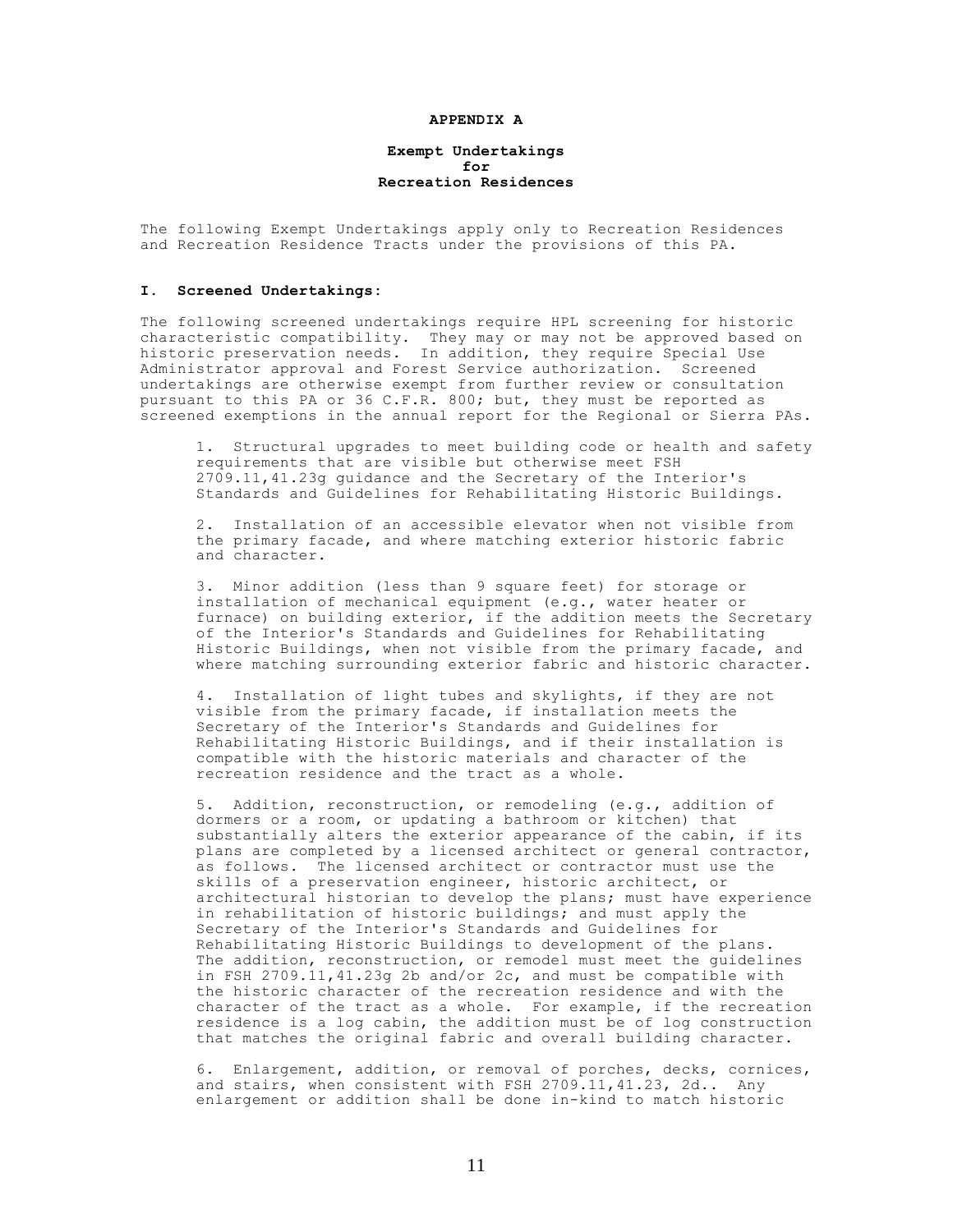material and design, and the style, materials, and character of the structure.

7. Addition or expansion of an outbuilding under FSH 2709.11,41.23g, 2f. The outbuilding must match the historic fabric and character of the recreation residence. The HPL must take into account the potential effect of the outbuilding on the historic character of the recreation residence, the tract, and its setting.

8. Removal of unauthorized outbuildings of 40 square feet or smaller that are either unevaluated or contribute to the historic character of the recreation residence and the tract. The HPL must take into account the potential effect of removal on the historic character of the recreation residence, the tract, and its setting.

9. Ground disturbing and other undertakings that may be implemented using effective treatments identified in the Standard Resource Protection Measures of Attachment B in the Regional PA or Attachment 7 in the Sierra PA.

10. Removal, using heavy equipment, of isolated hazard trees that are not part of timber sale activity.

11. Hazard tree removal as part of timber sales and other screened exemptions covered pursuant to Attachment A of the Regional PA or Attachment 4 of the Sierra PA.

12. Off-lot improvements (see FSH 2709.11,41.23g, 2g) for the recreation residence tract, unless otherwise exempted.

### **II. Special Use Administrator Approved Undertakings:**

The following undertakings require Special Uses Administrator approval, and Forest Service authorization; some may also require county building permits. However, they do not require HPL screening. They have little potential to affect historic properties so long as they are administered pursuant to the guidance provided here and in Region 5 Supplement No. 2709.11,41.23g. When conforming to this guidance, they are exempt from further consultation pursuant to this PA, the Regional or Sierra PAs, or 36 C.F.R. 800. Where materials other than matching or in-kind are allowed, the differences are the result of requirements to meet fire or health and safety codes. Where proposed undertakings have the potential to affect archaeological resources, the Special Use Administrator shall contact the HPL pursuant to Stipulation III.F.

A. *Structural Elements:*

1. Repair or replacement of siding or trim, when done in-kind to match historic material, design, and approved color. If the existing paint color is not desirable, the color used shall be in keeping with historic color schemes approved for the recreation residence tract and consistent with FSH 2709.11,41.23g, 3d.

2. Replacement of window frames to match historic material, design, and approved color. The same historic configuration of panes must be retained. This includes energy efficient wood frames, so long as the exterior appearance matches the historic, but excludes exterior clad wood frames.

3. Replacement of glass, when done in-kind to match historic form, design, and transparency. Window and door panes may be double or triple glazed as long as the glazing is clear and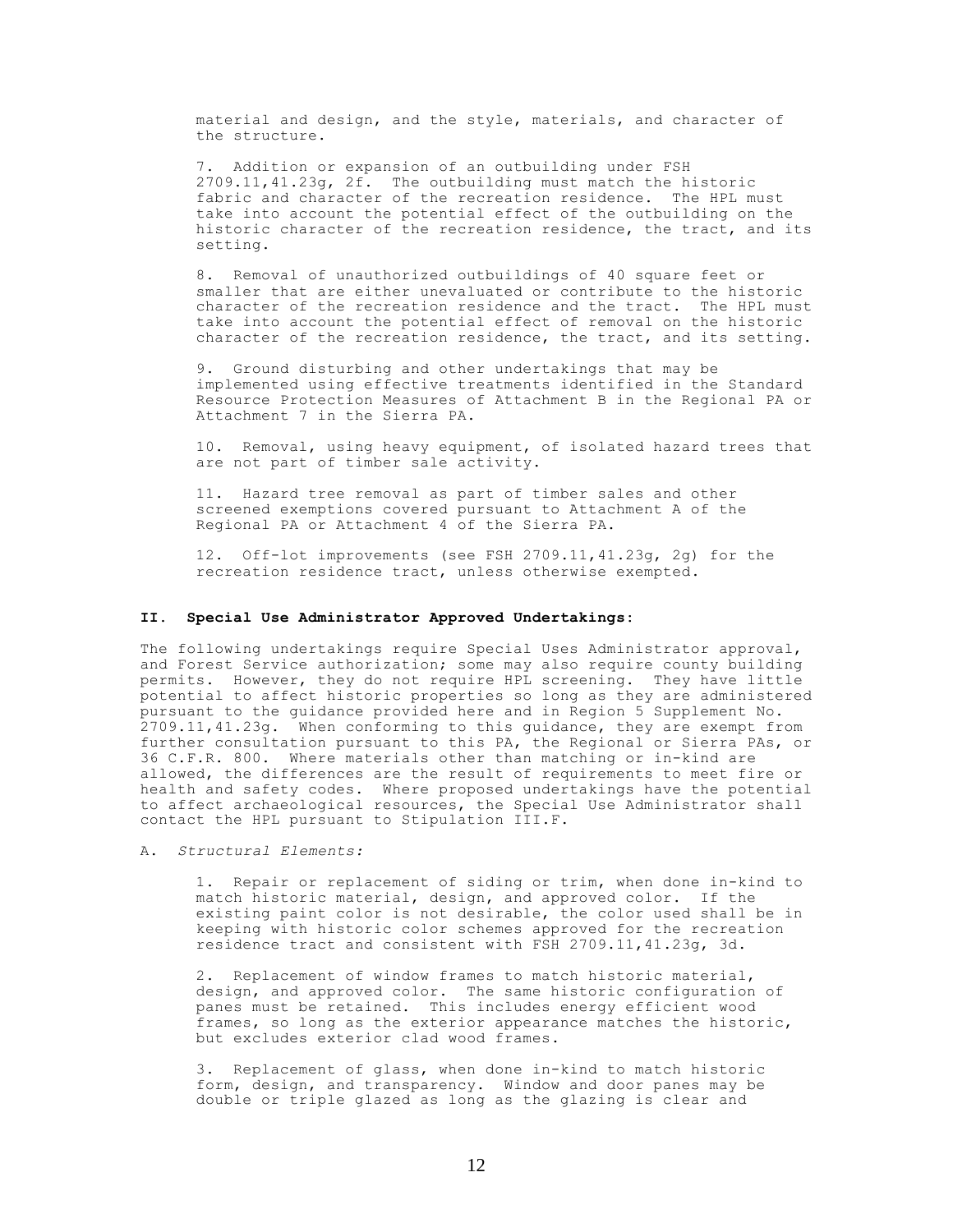replacement does not alter the historic window or door form. Energy efficient glazing may be used. This excludes the use of tinted glass, which requires consultation.

4. Repair or replacement of doors, when done in-kind to match historic material, form, and approved color.

5. Replacement of a door with a widened door to meet Americans with Disabilities Act requirements. It is preferable to have a wider door located on a nonprimary facade. However, if the only reasonable alternative for placement of a widened door to meet disability standards is on a primary facade, the door may be widened so long as the historic fabric and overall character of the historic appearance of the door and its surrounding wall are maintained.

6. Repair or replacement of porches, decks, cornices, and stairs, when done in-kind to match historic material and design, and the style, materials, and character of the structure, and when consistent with FSH 2709.11,41.23, 2d.

7. Addition of an accessibility ramp which blends with the historic materials and style of the recreation residence and its porch or deck.

8. Repair or replacement of foundations when the work does not change the structure's historic appearance.

9. Installation of skirting over or enclosing a structure's crawl space, constructed and painted an approved color to match or blend with the structure's historic fabric and character.

10. Repair or replacement of masonry, matching historic materials to not change the structure's historic appearance.

11. Repair or replacement of roofs or parts of roofs that are deteriorated, when done in-kind or where matching historic material and design. In areas of high fire danger, fire retardant roofing is allowed. Where health or safety is a concern, asbestos or other harmful materials may be removed. Fire retardant and safe materials, consistent with FSH 2709.11,41.23g, 4e, may be used; such materials must match the original or approved roofing color and be as compatible with the design and character of the building as possible. Adequate anchorage for roofing material to guard against wind damage and moisture penetration shall be provided.

12. Installation of removable solar panels consistent with FSH 2709.11,41.23g, 3r, where installation does not compromise historic fabric, in inconspicuous locations, so that they are not visible from the primary facade, and so that their visible features blend with historic fabric and character.

13. Structural upgrades to meet building code or health and safety standards, where such structural changes are not visible. Examples include: increasing the number of joists supporting a deck when they are hidden by skirting or the decking itself; or, repairing a chimney and/or flue with reinforced masonry, where the reinforcement is not visible to the building's exterior, so long as the original material is matched and maintained as a facade.

### B. *Surfaces:*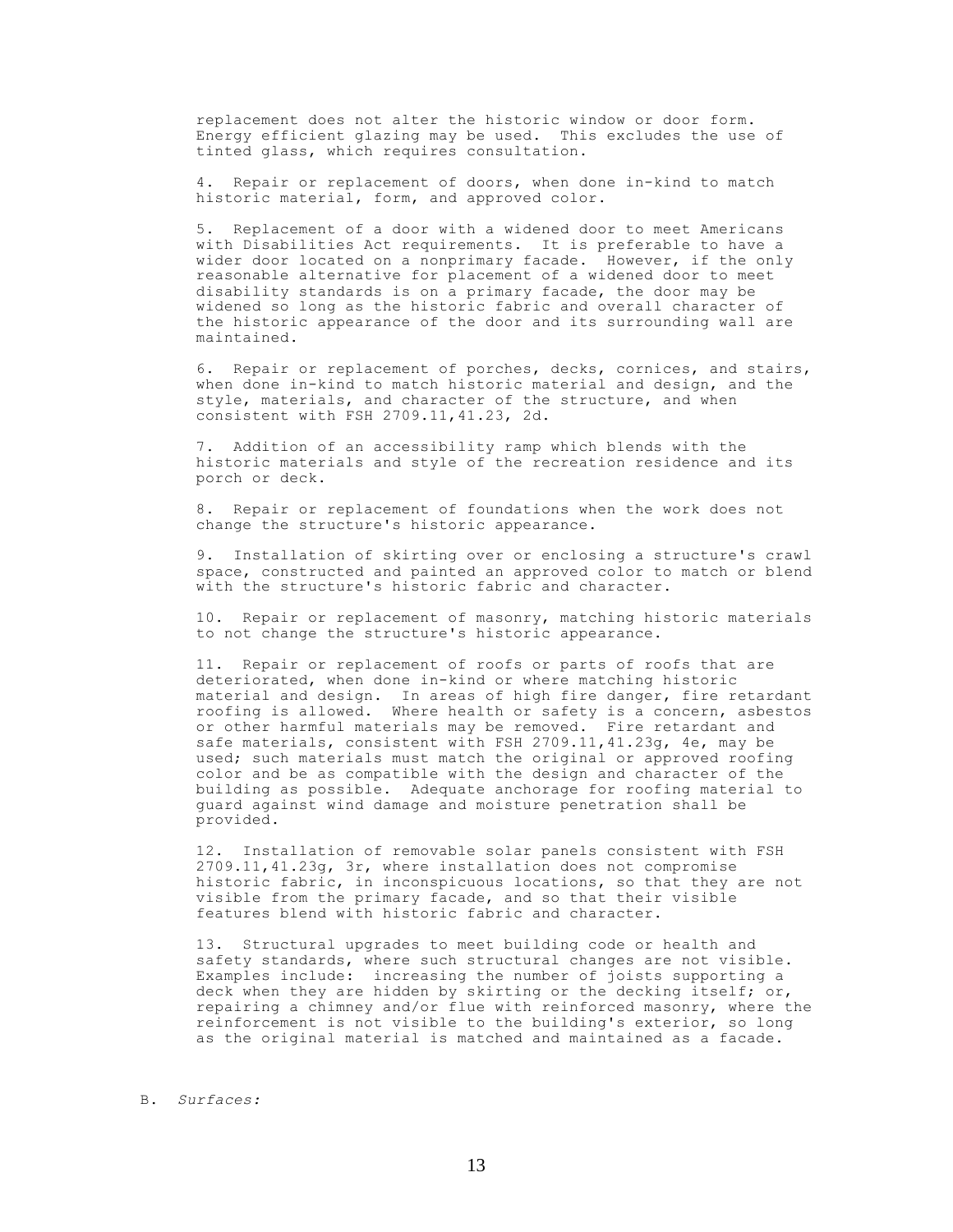1. Painting exterior surfaces, when new paint matches the existing or historic color. If the existing paint color is not desirable, the color used shall be in keeping with historic color schemes approved for the recreation residence tract and consistent with FSH 2709.11,41.23g, 3d.

2. Removal of hazardous materials or surfaces, such as asbestos and lead paint, and replacing them with nontoxic materials that resemble the historic surfaces as closely as possible.

3. Pointing or grouting masonry to match historic characteristics.

C. *Utility Systems:*

1. Installation of mechanical equipment that does not affect the visual integrity of the lot or exterior fabric of the recreation residence.

2. Replacing, removing, or upgrading electrical wiring, where installation of exterior features is confined to the wiring itself and a single replacement or addition of a breaker box inconspicuously placed on a minor facade.

3. Repairing, replacing, removing, or upgrading underground gas, heating, septic, sewer, storm, or water systems, and underground electrical, gas, heating oil, water, sewer, or leach lines, where external historic features, such as hand pumps, are left in place, where these activities are restricted to specific, identified, previously disturbed areas, and where no archaeological resources are present.

4. Replacement of above-ground water tanks with ones of fiberglass or metal, when the color and texture of the existing or historic tanks are replicated, or when landscaping camouflages the replacement tank. Redwood tanks with plastic inserts are also feasible. Where no archaeological resources are present, construction of a structure around a tank to control temperature is allowed when landscaping camouflages visible changes.

5. Replacement, enlarging, or installation of above-ground liquid propane gas systems or heating oil storage tanks, if tanks meet code and are appropriately screened to not impinge upon the historic setting.

6. Replacement of historic communications equipment, when the same size, shape, and general configuration are retained, or installation of inconspicuous communications equipment, consistent with FSH 2709,11, 41.23g, 3k; this excludes large antennae, and large satellite or communications dishes.

### D. *Surrounding Features:*

1. Excavations for repair or replacement of building footings or foundations within two (2) feet of existing footings and foundations, where no archaeological resources are present.

2. Closing off and removing unauthorized driveways, walkways, and other unauthorized cultural landscape features, allowing natural regeneration of vegetation.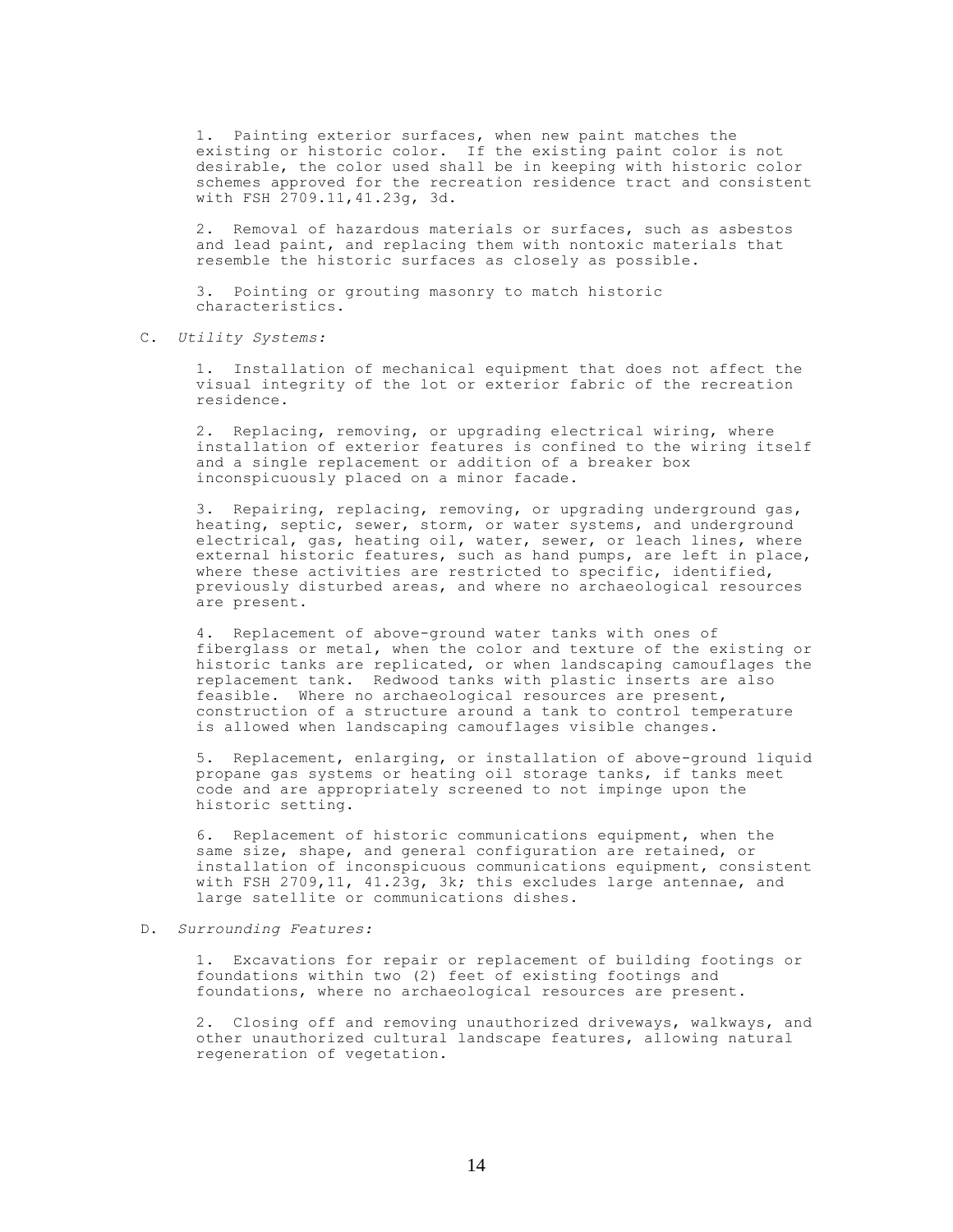3. Repair, replacement, or addition of exterior lighting that blends with the landscaping and historic style of the recreation residence.

4. Repair or replacement of existing driveways, walkways, and other cultural landscape features, when done in-kind to match existing or historic materials and design.

5. Repair or replacement of authorized fencing done in kind to match existing or historic materials and design.

6. Ongoing maintenance of immediately surrounding landscape vegetation, including removing nonnative vegetation and adding native vegetation that blends with the historic scene, so long as historic landscape characteristics are maintained and the method of vegetation removal or planting does not disturb previously undisturbed ground or archaeological resources.

7. Removal, without the use of heavy equipment, of isolated hazard trees that are not part of timber sale activity.

8. Installation of interpretive signs or exhibit structures which are not attached to historic structures and do not visually intrude on the historic landscape. Signs and exhibits should be constructed of materials and painted colors that harmonize with the recreation residence tract.

# **III. Interior Undertakings:**

Changes to interior characteristics of recreation residences that are not visible from the exterior are exempt; they have little to no potential to affect historic properties. However, they may require other approvals, such as county permits, and must be checked with Special Use Administrators for such approvals.

### **IV. Minor Maintenance Undertakings:**

Undertakings that qualify as Minor Maintenance are exempt; they have little to no potential to affect historic properties. Minor Maintenance undertakings do not require approval, from either HPLs or Special Use Administrators. Minor maintenance undertakings involve repairs in-kind with identical or carefully matched materials, or inconspicuous installations where there are no visible effects to external historic character or fabric, and no structural changes to the resource. (See FSH 2709.11,41.23g,.1a.) Minor maintenance undertakings do not include repairs or installations with materials that differ from or do not match historic fabric and character or that intrude on exterior views. following are minor maintenance undertakings:

1. In-kind replacement of hardware, such as door knobs, door and window latches, hinges, locks, etc.

2. Installation of security hardware, such as dead bolts, door locks, window latches, and inconspicuous door peep holes, matching historic hardware as closely as possible.

3. Installation of inconspicuous burglar or other alarm systems that do not intrude on external historic character or fabric and are not visible from exterior views.

4. Replacement of broken window pane glass in existing, historic window frames, matching historic form, design, and transparency.